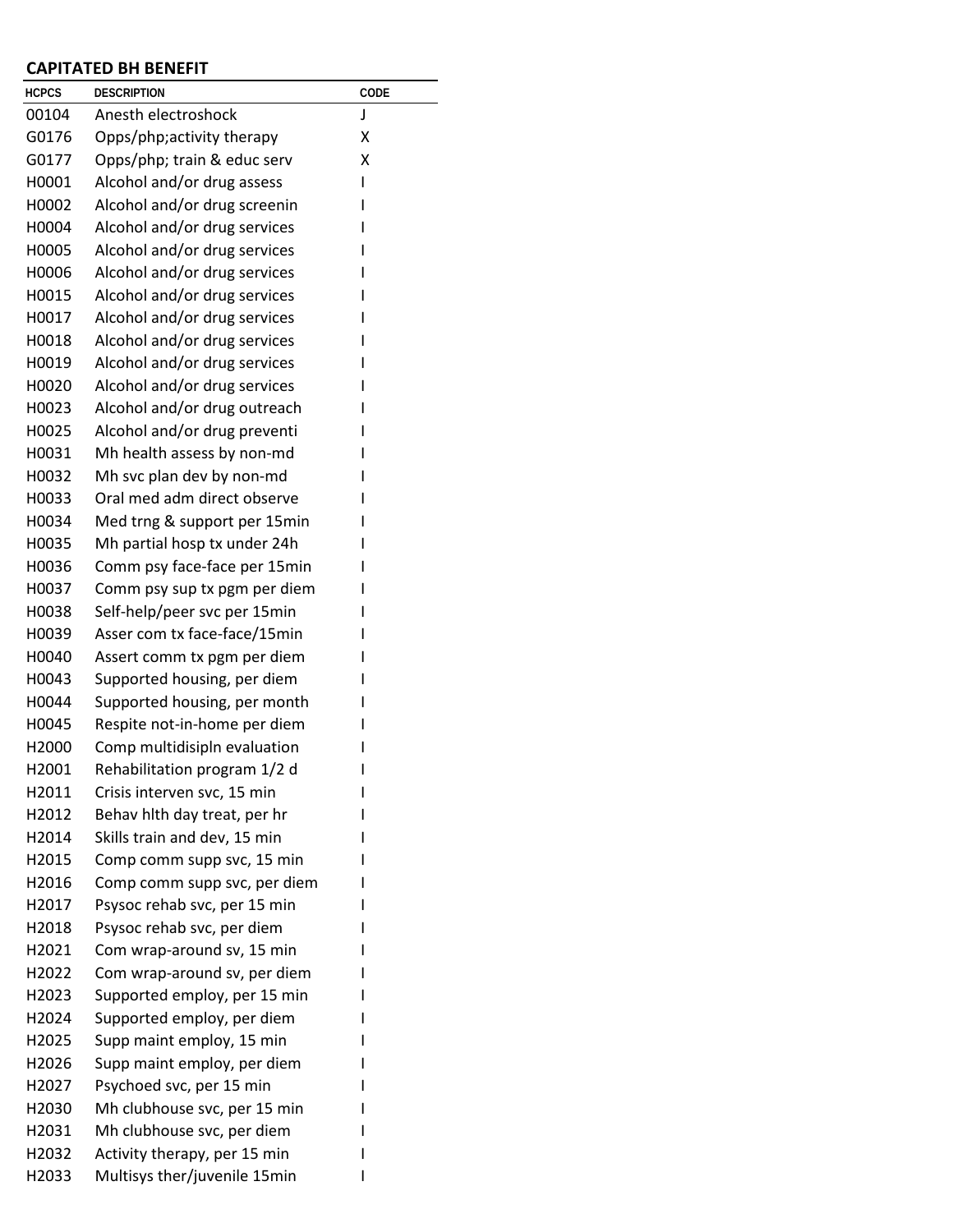| S3005 | Eval self-assess depression  | I |
|-------|------------------------------|---|
| S5150 | Unskilled respite care /15m  | I |
| S5151 | Unskilled respitecare /diem  | I |
| S9445 | Pt education noc individ     | I |
| S9453 | Smoking cessation class      |   |
| S9454 | Stress mgmt class            |   |
| S9480 | Intensive outpatient psychia |   |
| S9485 | Crisis intervention mental h | I |
| T1005 | Respite care service 15 min  | I |
| T1007 | Treatment plan development   |   |
| T1017 | Targeted case management     | I |
| T1019 | Personal care ser per 15 min | I |
| T1023 | Program intake assessment    | L |
| 00104 | Anesth electroshock          | J |
| 90785 | Psytx complex interactive    | Α |
| 90791 | Psych diagnostic evaluation  | А |
| 90792 | Psych diag eval w/med srvcs  | Α |
| 90832 | Psytx w pt 30 minutes        | Α |
| 90833 | Psytx w pt w e/m 30 min      | A |
| 90834 | Psytx w pt 45 minutes        | А |
| 90836 | Psytx w pt w e/m 45 min      | Α |
| 90837 | Psytx w pt 60 minutes        | Α |
| 90838 | Psytx w pt w e/m 60 min      | Α |
| 90839 | Psytx crisis initial 60 min  | Α |
| 90840 | Psytx crisis ea addl 30 min  | Α |
| 90846 | Family psytx w/o pt 50 min   | R |
| 90847 | Family psytx w/pt 50 min     | R |
| 90849 | Multiple family group psytx  | R |
| 90853 | Group psychotherapy          | Α |
| 90870 | Electroconvulsive therapy    | Α |
| 90875 | Psychophysiological therapy  | N |
| 90876 | Psychophysiological therapy  | Ν |
| 90887 | Consultation with family     | B |
| 96116 | Nubhyl xm phys/qhp 1st hr    | Α |
| 96121 | Nubhvl xm phy/qhp ea addl hr | Α |
| 96130 | Psycl tst eval phys/qhp 1st  | Α |
| 96131 | Psycl tst eval phys/ghp ea   | Α |
| 96132 | Nrpsyc tst eval phys/qhp 1st | Α |
| 96133 | Nrpsyc tst eval phys/qhp ea  | Α |
| 96136 | Psycl/nrpsyc tst phy/qhp 1st | Α |
| 96137 | Psycl/nrpsyc tst phy/qhp ea  | Α |
| 96138 | Psycl/nrpsyc tech 1st        | Α |
| 96139 | Psycl/nrpsyc tst tech ea     | Α |
| 96146 | Psycl/nrpsyc tst auto result | Α |
| 96372 | Ther/proph/diag inj sc/im    | Α |
| 97535 | Self care mngment training   | Α |
| 97537 | Community/work reintegration | Α |
| 98966 | Hc pro phone call 5-10 min   | N |
| 98967 | Hc pro phone call 11-20 min  | N |
| 98968 | Hc pro phone call 21-30 min  | N |
|       |                              |   |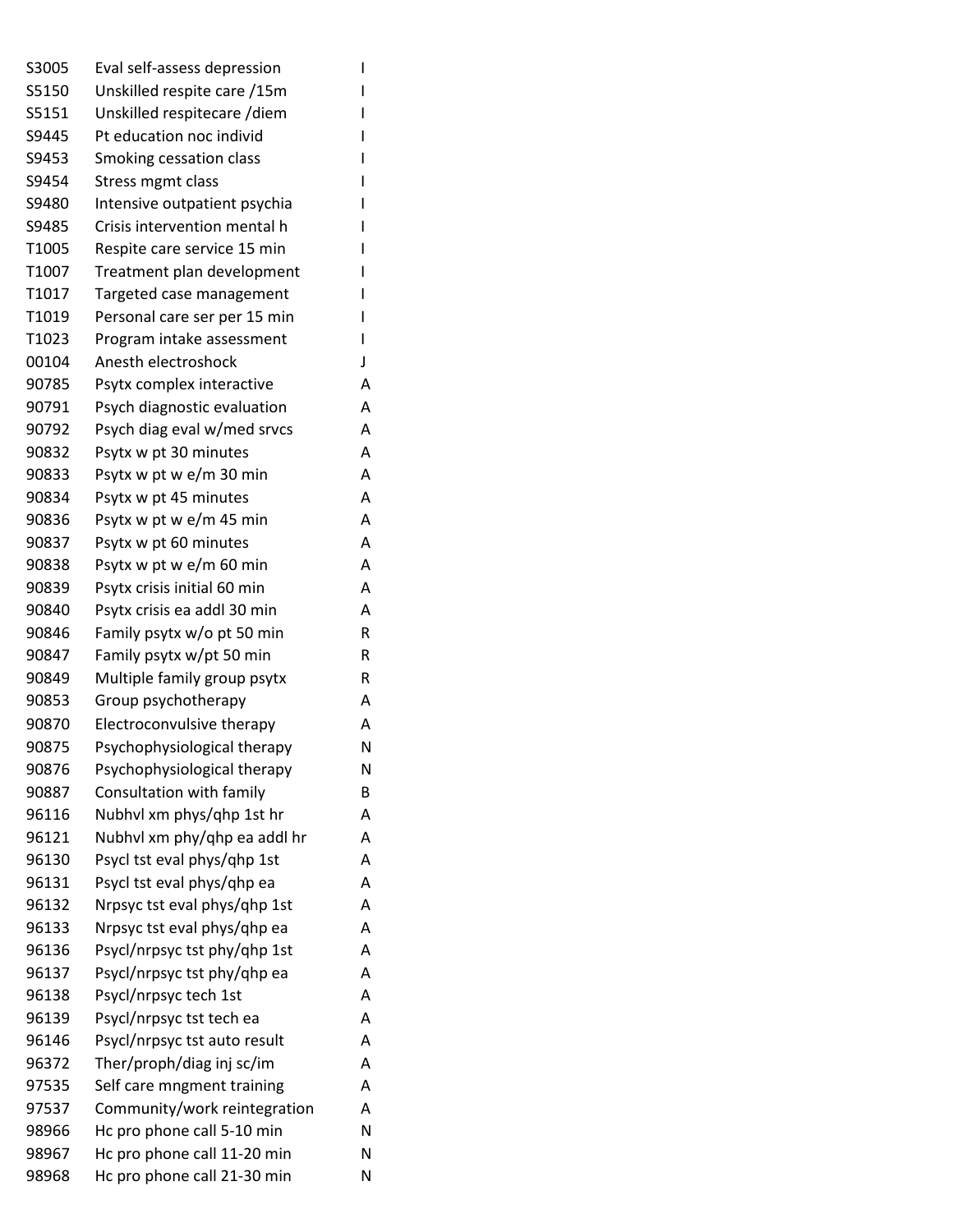| 99201 | Office/outpatient visit new | Α |
|-------|-----------------------------|---|
| 99202 | Office/outpatient visit new | A |
| 99203 | Office/outpatient visit new | A |
| 99204 | Office/outpatient visit new | A |
| 99205 | Office/outpatient visit new | A |
| 99211 | Office/outpatient visit est | A |
| 99212 | Office/outpatient visit est | A |
| 99213 | Office/outpatient visit est | A |
| 99214 | Office/outpatient visit est | A |
| 99215 | Office/outpatient visit est | A |
| 99217 | Observation care discharge  | Α |
| 99218 | Initial observation care    | A |
| 99219 | Initial observation care    | A |
| 99220 | Initial observation care    | Α |
| 99221 | Initial hospital care       | A |
| 99222 | Initial hospital care       | A |
| 99223 | Initial hospital care       | A |
| 99224 | Subsequent observation care | A |
| 99225 | Subsequent observation care | A |
| 99226 | Subsequent observation care | A |
| 99231 | Subsequent hospital care    | A |
| 99232 | Subsequent hospital care    | A |
| 99233 | Subsequent hospital care    | Α |
| 99234 | Observ/hosp same date       | A |
| 99235 | Observ/hosp same date       | A |
| 99236 | Observ/hosp same date       | A |
| 99238 | Hospital discharge day      | A |
| 99239 | Hospital discharge day      | Α |
| 99241 | Office consultation         | ı |
| 99242 | Office consultation         | I |
| 99243 | Office consultation         | ı |
| 99244 | Office consultation         | ı |
| 99245 | Office consultation         |   |
| 99251 | Inpatient consultation      |   |
| 99252 | Inpatient consultation      | ı |
| 99253 | Inpatient consultation      | ı |
| 99254 | Inpatient consultation      |   |
| 99255 | Inpatient consultation      | I |
| 99281 | Emergency dept visit        | A |
| 99282 | Emergency dept visit        | A |
| 99283 | Emergency dept visit        | A |
| 99284 | Emergency dept visit        | Α |
| 99285 | Emergency dept visit        | A |
| 99304 | Nursing facility care init  | A |
| 99305 | Nursing facility care init  | A |
| 99306 | Nursing facility care init  | A |
| 99307 | Nursing fac care subseq     | A |
| 99308 | Nursing fac care subseq     | A |
| 99309 | Nursing fac care subseq     | Α |
| 99310 | Nursing fac care subseq     | Α |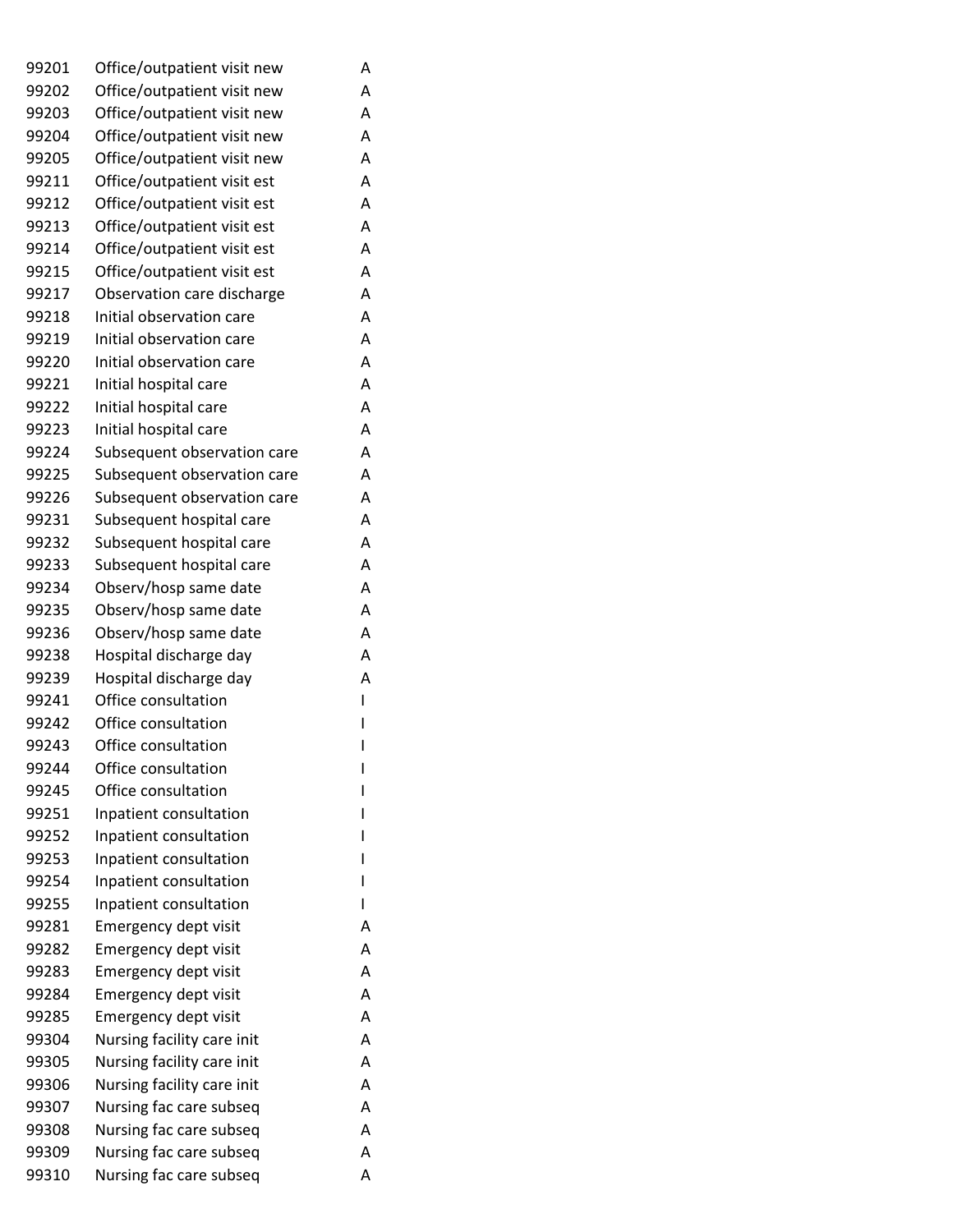| 99315 | Nursing fac discharge day    | А |
|-------|------------------------------|---|
| 99316 | Nursing fac discharge day    | А |
| 99318 | Annual nursing fac assessmnt | A |
| 99324 | Domicil/r-home visit new pat | A |
| 99325 | Domicil/r-home visit new pat | A |
| 99326 | Domicil/r-home visit new pat | A |
| 99327 | Domicil/r-home visit new pat | A |
| 99328 | Domicil/r-home visit new pat | A |
| 99334 | Domicil/r-home visit est pat | Α |
| 99335 | Domicil/r-home visit est pat | A |
| 99336 | Domicil/r-home visit est pat | A |
| 99337 | Domicil/r-home visit est pat | A |
| 99341 | Home visit new patient       | A |
| 99342 | Home visit new patient       | A |
| 99343 | Home visit new patient       | A |
| 99344 | Home visit new patient       | A |
| 99345 | Home visit new patient       | A |
| 99347 | Home visit est patient       | A |
| 99348 | Home visit est patient       | A |
| 99349 | Home visit est patient       | A |
| 99350 | Home visit est patient       | A |
| 99366 | Team conf w/pat by hc prof   | B |
| 99367 | Team conf w/o pat by phys    | B |
| 99368 | Team conf w/o pat by hc pro  | B |
| 99441 | Phone e/m phys/qhp 5-10 min  | Ν |
| 99442 | Phone e/m phys/qhp 11-20 min | N |
| 99443 | Phone e/m phys/qhp 21-30 min | N |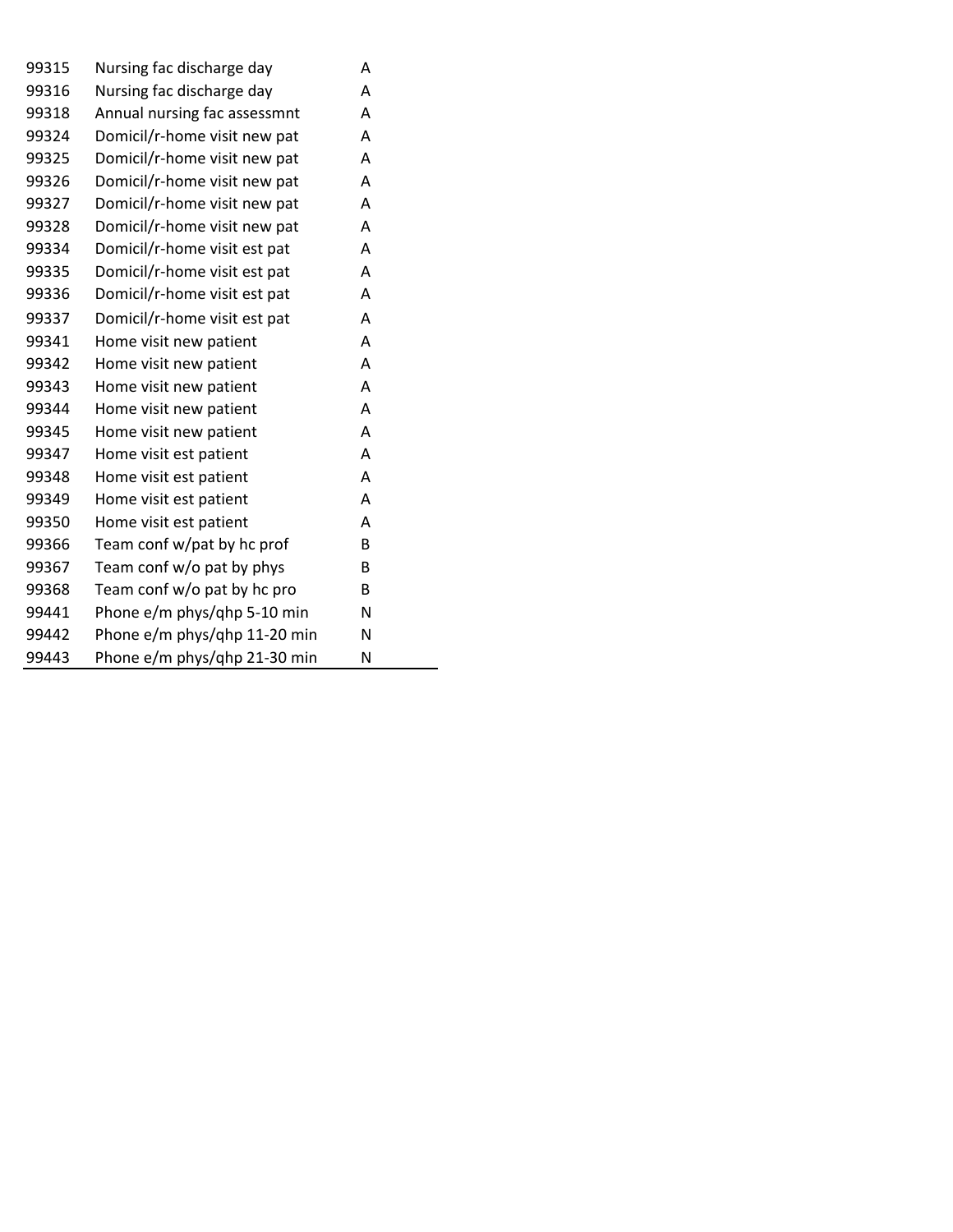## **CROSSOVER REQUIRED**

| <b>HCPCS</b> | DESCRIPTION                  |
|--------------|------------------------------|
| 00104        | Anesth electroshock          |
| 90785        | Psytx complex interactive    |
| 90791        | Psych diagnostic evaluation  |
| 90792        | Psych diag eval w/med srvcs  |
| 90832        | Psytx w pt 30 minutes        |
| 90833        | Psytx w pt w e/m 30 min      |
| 90834        | Psytx w pt 45 minutes        |
| 90836        | Psytx w pt w e/m 45 min      |
| 90837        | Psytx w pt 60 minutes        |
| 90838        | Psytx w pt w e/m 60 min      |
| 90839        | Psytx crisis initial 60 min  |
| 90840        | Psytx crisis ea addl 30 min  |
| 90846        | Family psytx w/o pt 50 min   |
| 90847        | Family psytx w/pt 50 min     |
| 90849        | Multiple family group psytx  |
| 90853        | Group psychotherapy          |
| 90870        | Electroconvulsive therapy    |
| 90887        | Consultation with family     |
| 96116        | Nubhyl xm phys/qhp 1st hr    |
| 96121        | Nubhyl xm phy/qhp ea addl hr |
| 96130        | Psycl tst eval phys/qhp 1st  |
| 96131        | Psycl tst eval phys/qhp ea   |
| 96132        | Nrpsyc tst eval phys/qhp 1st |
| 96133        | Nrpsyc tst eval phys/qhp ea  |
| 96136        | Psycl/nrpsyc tst phy/qhp 1st |
| 96137        | Psycl/nrpsyc tst phy/qhp ea  |
| 96138        | Psycl/nrpsyc tech 1st        |
| 96139        | Psycl/nrpsyc tst tech ea     |
| 96146        | Psycl/nrpsyc tst auto result |
| 96372        | Ther/proph/diag inj sc/im    |
| 97535        | Self care mngment training   |
| 97537        | Community/work reintegration |
| 99201        | Office/outpatient visit new  |
| 99202        | Office/outpatient visit new  |
| 99203        | Office/outpatient visit new  |
| 99204        | Office/outpatient visit new  |
| 99205        | Office/outpatient visit new  |
| 99211        | Office/outpatient visit est  |
| 99212        | Office/outpatient visit est  |
| 99213        | Office/outpatient visit est  |
| 99214        | Office/outpatient visit est  |
| 99215        | Office/outpatient visit est  |
| 99217        | Observation care discharge   |
| 99218        | Initial observation care     |
| 99219        | Initial observation care     |
| 99220        | Initial observation care     |
| 99221        | Initial hospital care        |
| 99222        | Initial hospital care        |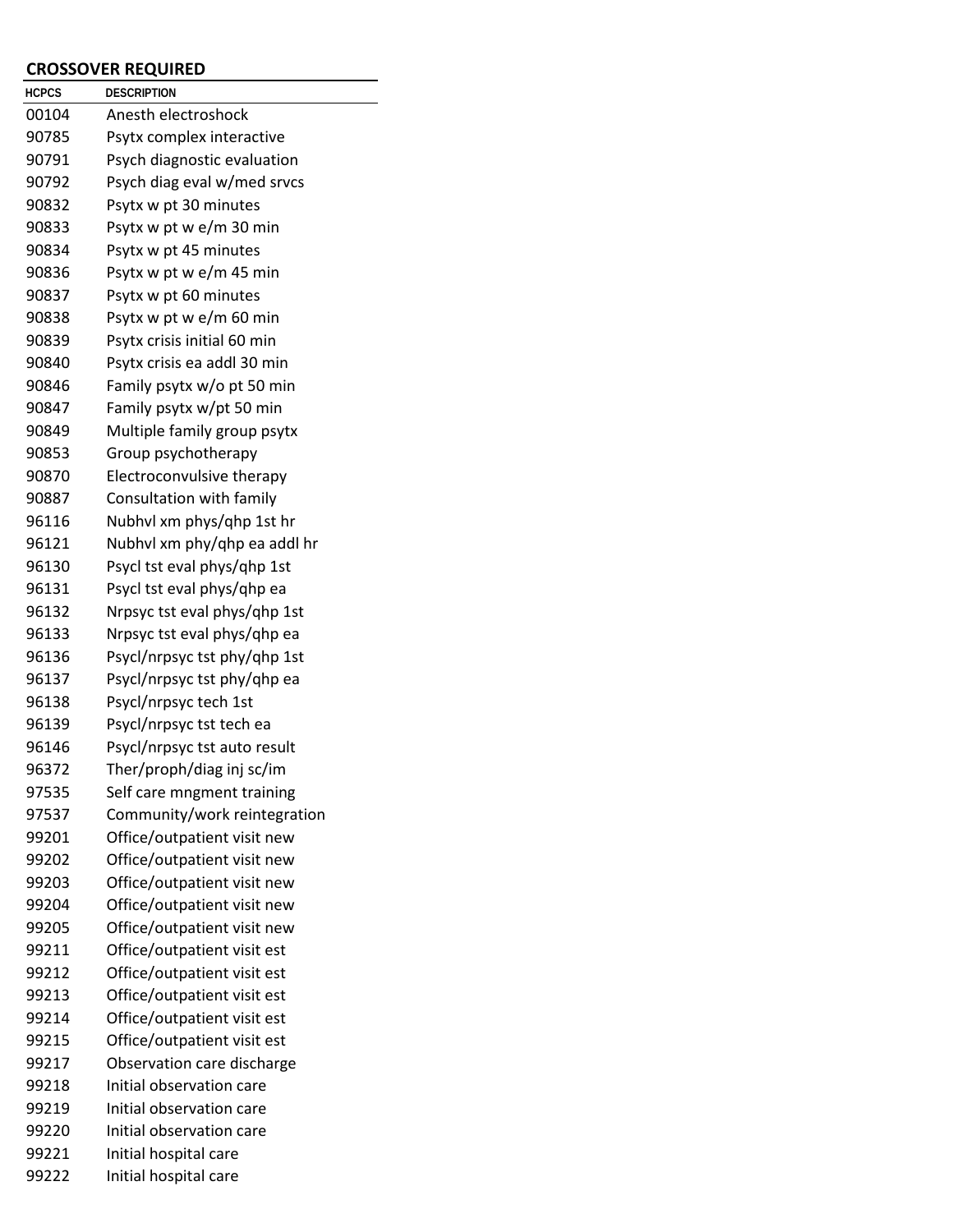Initial hospital care Subsequent observation care Subsequent observation care Subsequent observation care Subsequent hospital care Subsequent hospital care Subsequent hospital care Observ/hosp same date Observ/hosp same date Observ/hosp same date Hospital discharge day Hospital discharge day Emergency dept visit Emergency dept visit Emergency dept visit Emergency dept visit Emergency dept visit Nursing facility care init Nursing facility care init Nursing facility care init Nursing fac care subseq Nursing fac care subseq Nursing fac care subseq Nursing fac care subseq Nursing fac discharge day Nursing fac discharge day Annual nursing fac assessmnt Domicil/r-home visit new pat Domicil/r-home visit new pat Domicil/r-home visit new pat Domicil/r-home visit new pat Domicil/r-home visit new pat Domicil/r-home visit est pat Domicil/r-home visit est pat Domicil/r-home visit est pat Domicil/r-home visit est pat Home visit new patient Home visit new patient Home visit new patient Home visit new patient Home visit new patient Home visit est patient Home visit est patient Home visit est patient Home visit est patient Team conf w/pat by hc prof Team conf w/o pat by phys Team conf w/o pat by hc pro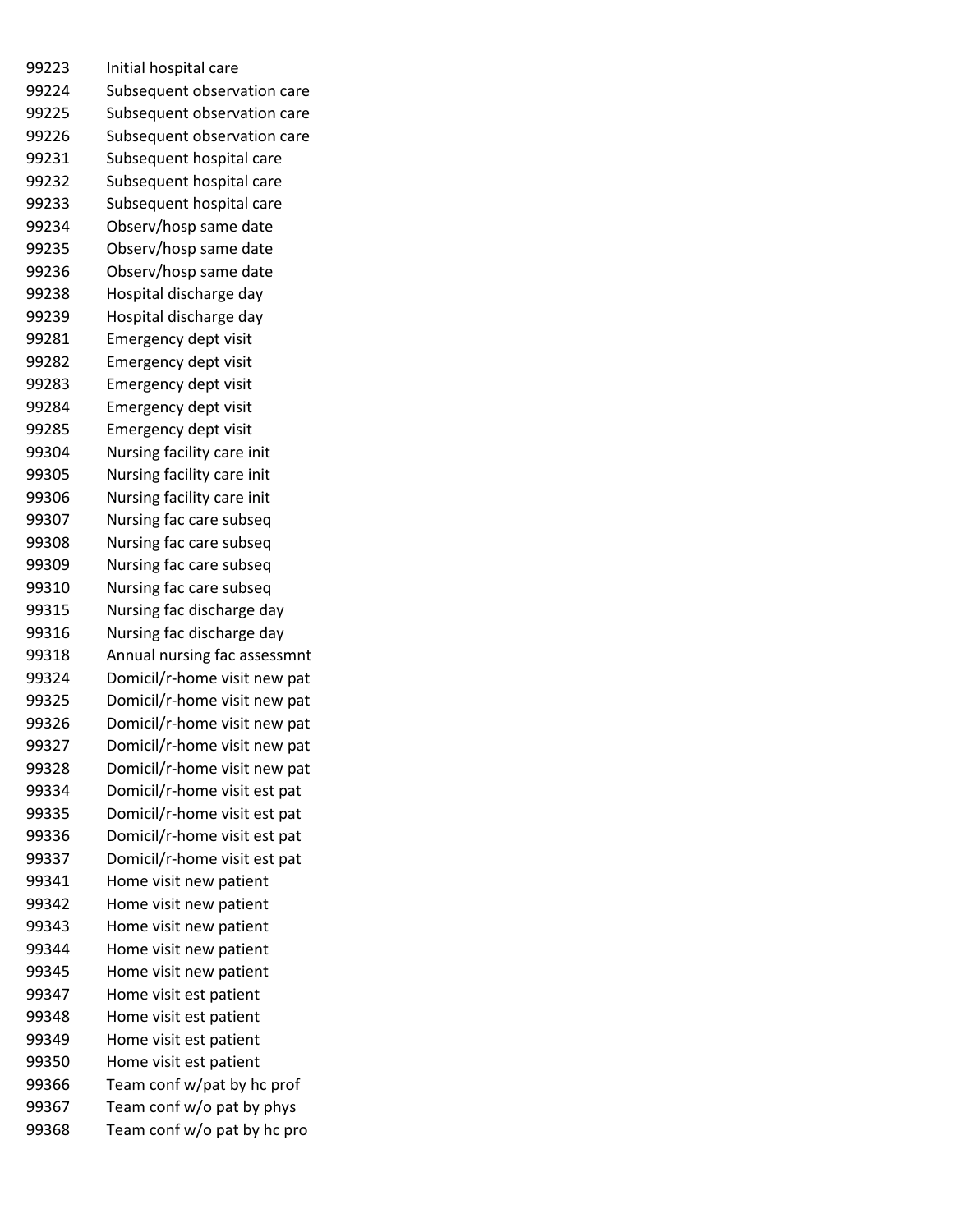## **CROSSOVER EXEMPT**

| <b>HCPCS</b> | DESCRIPTION                  |
|--------------|------------------------------|
| G0176        | Opps/php;activity therapy    |
| G0177        | Opps/php; train & educ serv  |
| H0001        | Alcohol and/or drug assess   |
| H0002        | Alcohol and/or drug screenin |
| H0004        | Alcohol and/or drug services |
| H0005        | Alcohol and/or drug services |
| H0006        | Alcohol and/or drug services |
| H0015        | Alcohol and/or drug services |
| H0017        | Alcohol and/or drug services |
| H0018        | Alcohol and/or drug services |
| H0019        | Alcohol and/or drug services |
| H0020        | Alcohol and/or drug services |
| H0023        | Alcohol and/or drug outreach |
| H0025        | Alcohol and/or drug preventi |
| H0031        | Mh health assess by non-md   |
| H0032        | Mh svc plan dev by non-md    |
| H0033        | Oral med adm direct observe  |
| H0034        | Med trng & support per 15min |
| H0035        | Mh partial hosp tx under 24h |
| H0036        | Comm psy face-face per 15min |
| H0037        | Comm psy sup tx pgm per diem |
| H0038        | Self-help/peer svc per 15min |
| H0039        | Asser com tx face-face/15min |
| H0040        | Assert comm tx pgm per diem  |
| H0043        | Supported housing, per diem  |
| H0044        | Supported housing, per month |
| H0045        | Respite not-in-home per diem |
| H2000        | Comp multidisipln evaluation |
| H2001        | Rehabilitation program 1/2 d |
| H2011        | Crisis interven svc, 15 min  |
| H2012        | Behav hith day treat, per hr |
| H2014        | Skills train and dev, 15 min |
| H2015        | Comp comm supp svc, 15 min   |
| H2016        | Comp comm supp svc, per diem |
| H2017        | Psysoc rehab svc, per 15 min |
| H2018        | Psysoc rehab svc, per diem   |
| H2021        | Com wrap-around sv, 15 min   |
| H2022        | Com wrap-around sv, per diem |
| H2023        | Supported employ, per 15 min |
| H2024        | Supported employ, per diem   |
| H2025        | Supp maint employ, 15 min    |
| H2026        | Supp maint employ, per diem  |
| H2027        | Psychoed svc, per 15 min     |
| H2030        | Mh clubhouse svc, per 15 min |